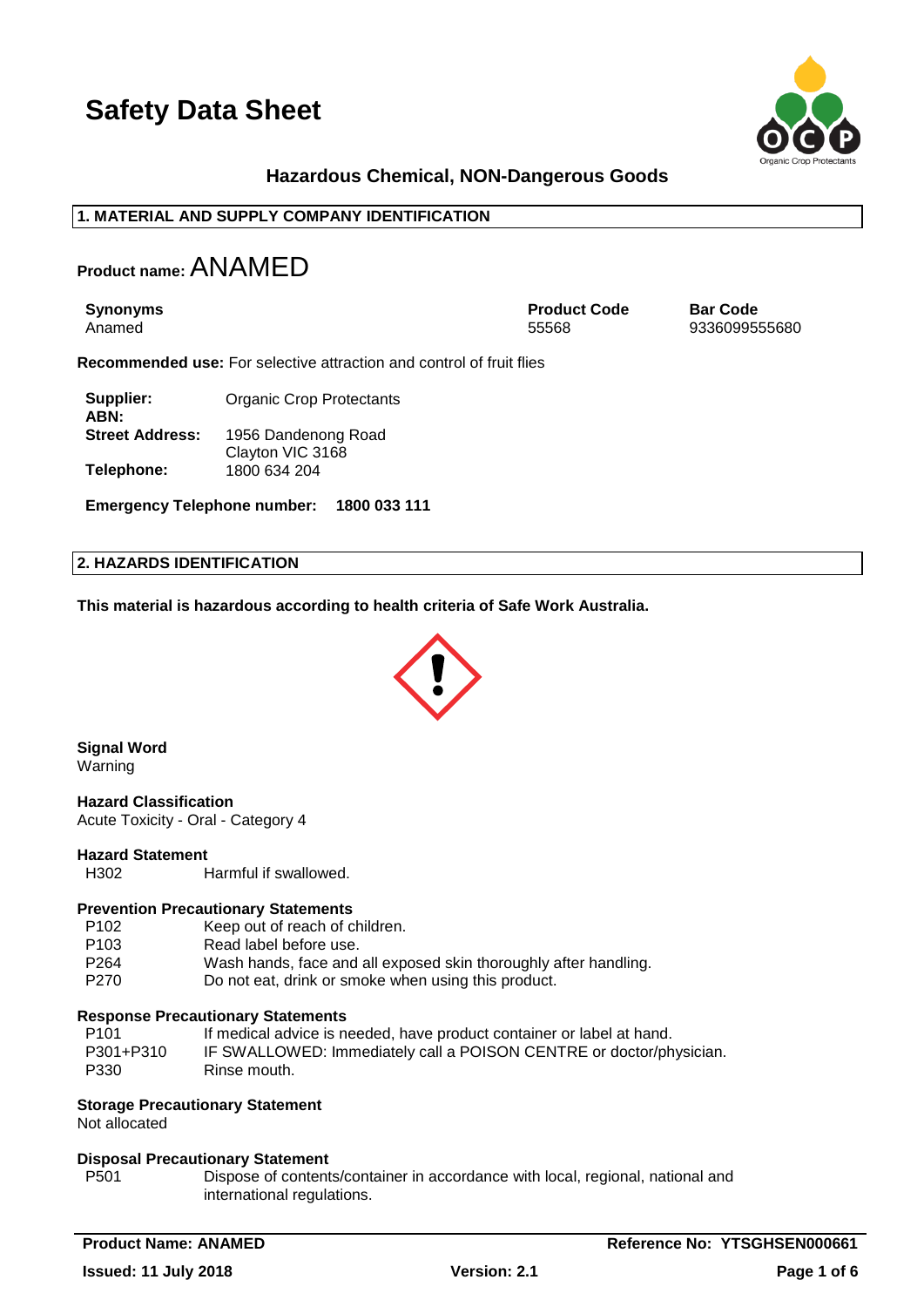

**Poison Schedule:** Not Applicable

## **DANGEROUS GOOD CLASSIFICATION**

Not classified as Dangerous Goods by the criteria of the "Australian Code for the Transport of Dangerous Goods by Road & Rail" and the "New Zealand NZS5433: Transport of Dangerous Goods on Land".

| 3. COMPOSITION INFORMATION                            |        |                                  |
|-------------------------------------------------------|--------|----------------------------------|
| <b>CHEMICAL ENTITY</b>                                | CAS NO | <b>PROPORTION</b>                |
| Protein<br>Ingredients determined to be Non-Hazardous |        | $>25 \%$ (w/w)<br><b>Balance</b> |
|                                                       |        | 100%                             |

## **4. FIRST AID MEASURES**

If poisoning occurs, contact a doctor or Poisons Information Centre (Phone Australia 131 126, New Zealand 0800 764 766).

**Inhalation:** Remove victim from exposure - avoid becoming a casualty. Remove contaminated clothing and loosen remaining clothing. Allow patient to assume most comfortable position and keep warm. Keep at rest until fully recovered. Seek medical advice if effects persist.

**Skin Contact:** If skin or hair contact occurs, remove contaminated clothing and flush skin and hair with running water. If swelling, redness, blistering or irritation occurs seek medical assistance.

**Eye contact:** If in eyes wash out immediately with water. In all cases of eye contamination it is a sensible precaution to seek medical advice.

**Ingestion:** Rinse mouth with water. If swallowed, do NOT induce vomiting. Give a glass of water to drink. Never give anything by the mouth to an unconscious patient. If vomiting occurs give further water. Immediately call Poisons Centre or Doctor.

**PPE for First Aiders:** Wear safety shoes, overalls, gloves, safety glasses. Available information suggests that gloves made from nitrile rubber should be suitable for intermittent contact. However, due to variations in glove construction and local conditions, the user should make a final assessment. Always wash hands before smoking, eating, drinking or using the toilet. Wash contaminated clothing and other protective equipment before storing or re-using.

**Notes to physician:** Treat symptomatically.

## **5. FIRE FIGHTING MEASURES**

**Hazchem Code:** Not applicable.

**Suitable extinguishing media:** If material is involved in a fire use water fog (or if unavailable fine water spray), alcohol resistant foam, standard foam, dry agent (carbon dioxide, dry chemical powder).

**Specific hazards:** Non-combustible material.

**Fire fighting further advice:** Not combustible, however following evaporation of aqueous component residual material can burn if ignited.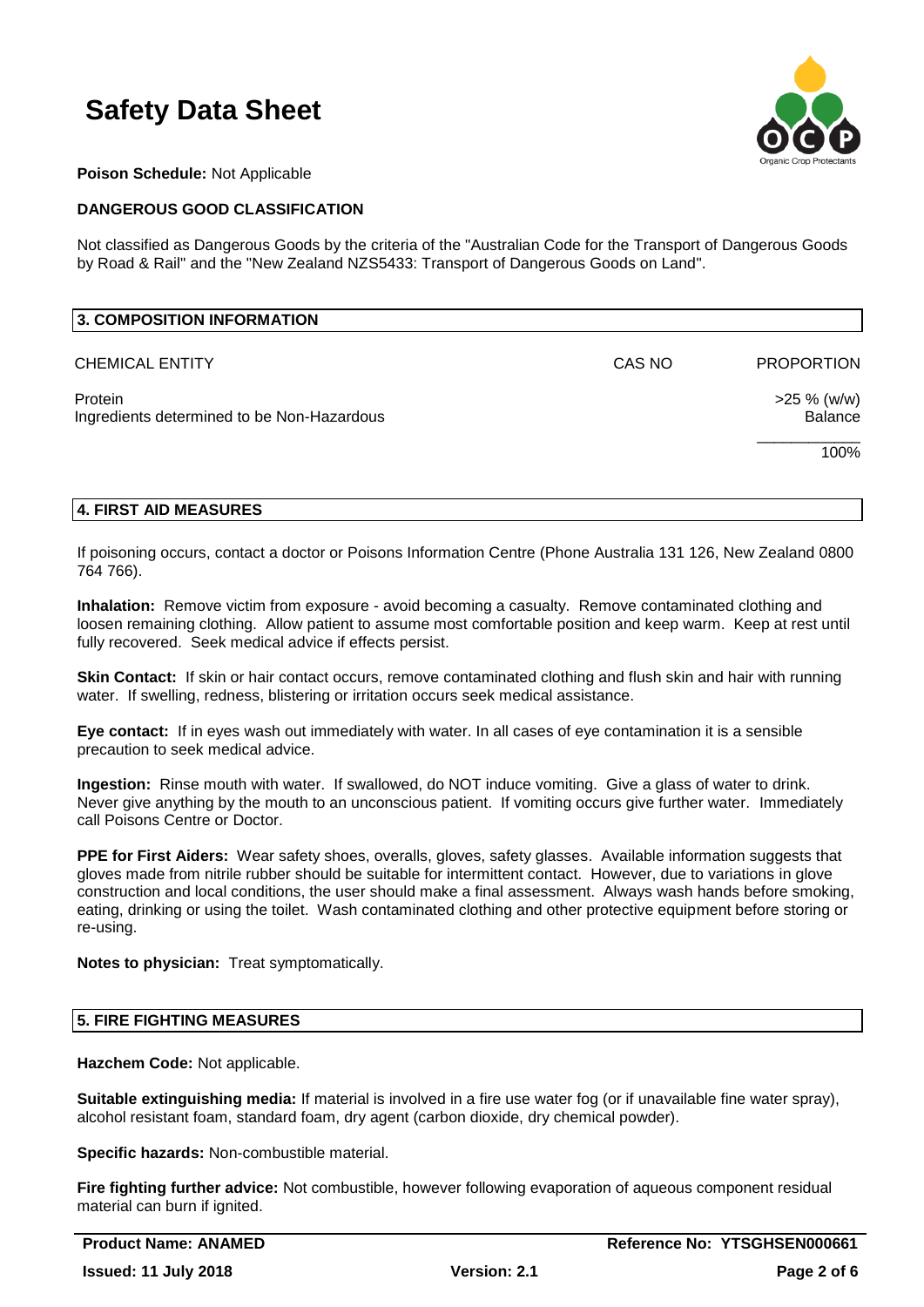

## **6. ACCIDENTAL RELEASE MEASURES**

## **SMALL SPILLS**

Wear protective equipment to prevent skin and eye contamination. Avoid inhalation of vapours or dust. Wipe up with absorbent (clean rag or paper towels). Collect and seal in properly labelled containers or drums for disposal.

#### **LARGE SPILLS**

Clear area of all unprotected personnel. Slippery when spilt. Avoid accidents, clean up immediately. Wear protective equipment to prevent skin and eye contamination and the inhalation of vapours. Work up wind or increase ventilation. Contain - prevent run off into drains and waterways. Use absorbent (soil, sand or other inert material). Collect and seal in properly labelled containers or drums for disposal. If contamination of crops, sewers or waterways has occurred advise local emergency services.

#### **Dangerous Goods - Initial Emergency Response Guide No:** Not applicable

#### **7. HANDLING AND STORAGE**

**Handling:** Avoid eye contact and repeated or prolonged skin contact. Avoid inhalation of vapour, mist or aerosols.

**Storage:** Store in a cool, dry, well-ventilated place and out of direct sunlight. Store away from foodstuffs. Store away from incompatible materials described in Section 10. Store away from sources of heat and/or ignition. Keep container standing upright. Keep containers closed when not in use - check regularly for leaks.

## **8. EXPOSURE CONTROLS / PERSONAL PROTECTION**

**National occupational exposure limits:** No value assigned for this specific material by Safe Work Australia.

**Biological Limit Values:** As per the "National Model Regulations for the Control of Workplace Hazardous Substances (Safe Work Australia)" the ingredients in this material do not have a Biological Limit Allocated.

**Engineering Measures:** Natural ventilation should be adequate under normal use conditions.

**Personal Protection Equipment:** SAFETY SHOES, OVERALLS, GLOVES, SAFETY GLASSES.

#### *MANUFACTURING, PACKAGING AND TRANSPORT:*

Wear safety shoes, overalls, gloves, safety glasses. Available information suggests that gloves made from nitrile rubber should be suitable for intermittent contact. However, due to variations in glove construction and local conditions, the user should make a final assessment. Always wash hands before smoking, eating, drinking or using the toilet. Wash contaminated clothing and other protective equipment before storing or re-using.

## *RECOMMENDATIONS FOR CONSUMER USE:*

Wash hands after use.

**Hygiene measures:** Keep away from food, drink and animal feeding stuffs. When using do not eat, drink or smoke. Wash hands prior to eating, drinking or smoking. Avoid contact with clothing. Avoid eye contact and repeated or prolonged skin contact. Avoid inhalation of vapour, mist or aerosols. Ensure that eyewash stations and safety showers are close to the workstation location.

## **9. PHYSICAL AND CHEMICAL PROPERTIES**

**Form:** Viscous Liquid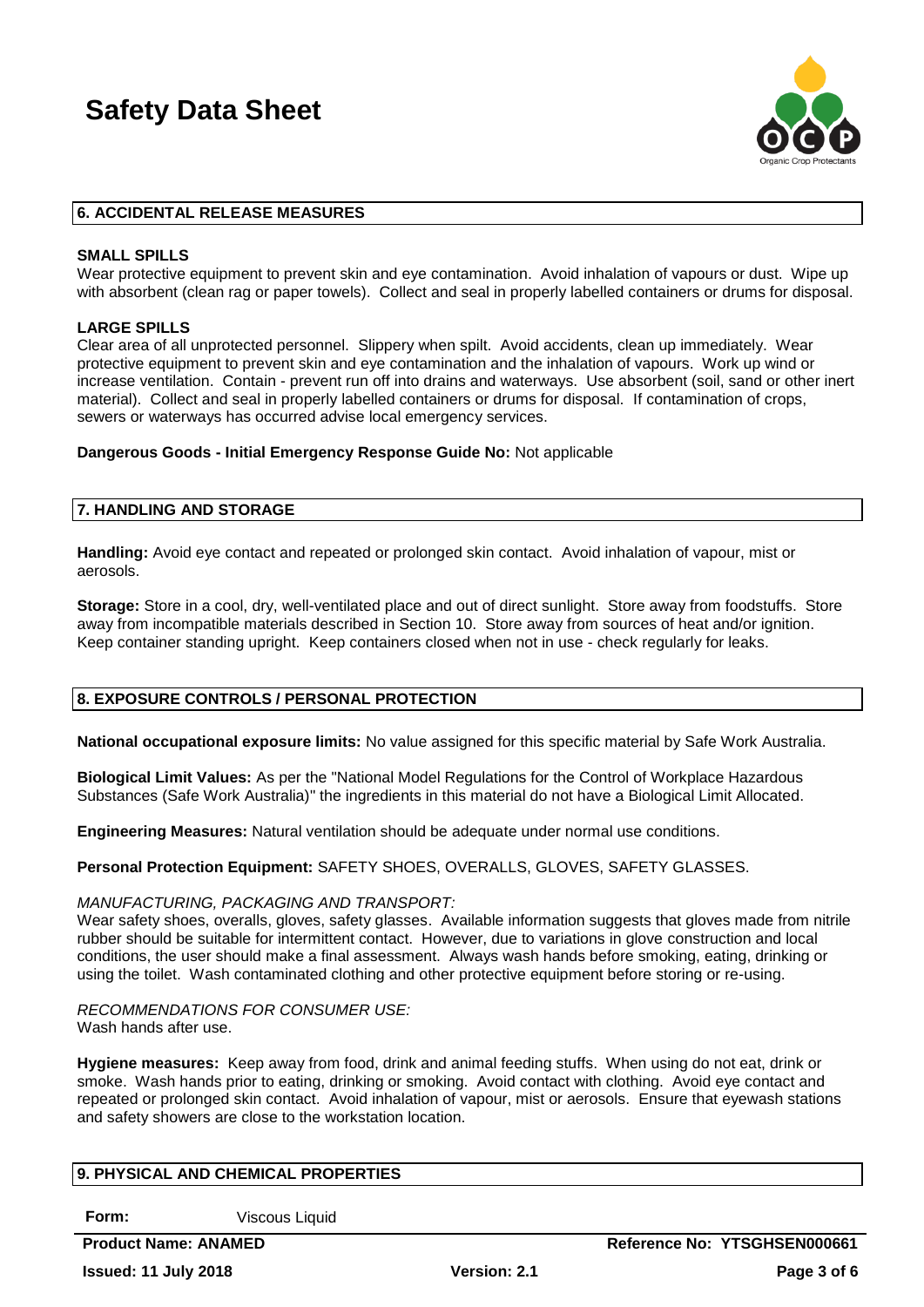

| Colour:                                 | Beige        |                    |
|-----------------------------------------|--------------|--------------------|
| Odour:                                  | Fruity, waxy |                    |
| Solubility:                             |              | Insoluble in water |
| <b>Specific Gravity:</b>                |              | N Av               |
| <b>Relative Vapour Density (air=1):</b> |              | >1                 |
| Vapour Pressure (20 °C):                |              | N Av               |
| Flash Point (°C):                       |              | N App              |
| Flammability Limits (%):                |              | N App              |
| <b>Autoignition Temperature (°C):</b>   |              | N Av               |
| Melting Point/Range (°C):               |              | N Av               |
| Boiling Point/Range (°C):               |              | N Av               |
| pH:                                     |              | $6.5 - 7.5$        |
| <b>Viscosity:</b>                       |              | N Av               |
| Total VOC (g/Litre):                    |              | N Av               |
|                                         |              |                    |

(Typical values only - consult specification sheet)  $N Av = Not available, N App = Not applicable$ 

## **10. STABILITY AND REACTIVITY**

**Chemical stability:** This material is thermally stable when stored and used as directed.

**Conditions to avoid:** Elevated temperatures and sources of ignition.

**Incompatible materials:** Oxidising agents.

**Hazardous decomposition products:** Oxides of carbon and nitrogen, smoke and other toxic fumes.

**Hazardous reactions:** No known hazardous reactions.

## **11. TOXICOLOGICAL INFORMATION**

No adverse health effects expected if the product is handled in accordance with this Safety Data Sheet and the product label. Symptoms or effects that may arise if the product is mishandled and overexposure occurs are:

#### **Acute Effects**

**Inhalation:** Material may be an irritant to mucous membranes and respiratory tract.

**Skin contact:** Contact with skin may result in irritation.

**Ingestion:** Harmful if swallowed. Swallowing can result in nausea, vomiting and irritation of the gastrointestinal tract.

**Eye contact:** May be an eye irritant.

#### **Acute toxicity**

**Inhalation:** This material has been classified as non-hazardous. Acute toxicity estimate (based on ingredients): >20 mg/L

**Skin contact:** This material has been classified as non-hazardous. Acute toxicity estimate (based on ingredients): >2,000 mg/Kg bw

**Ingestion:** This material has been classified as a Category 4 Hazard. Acute toxicity estimate (based on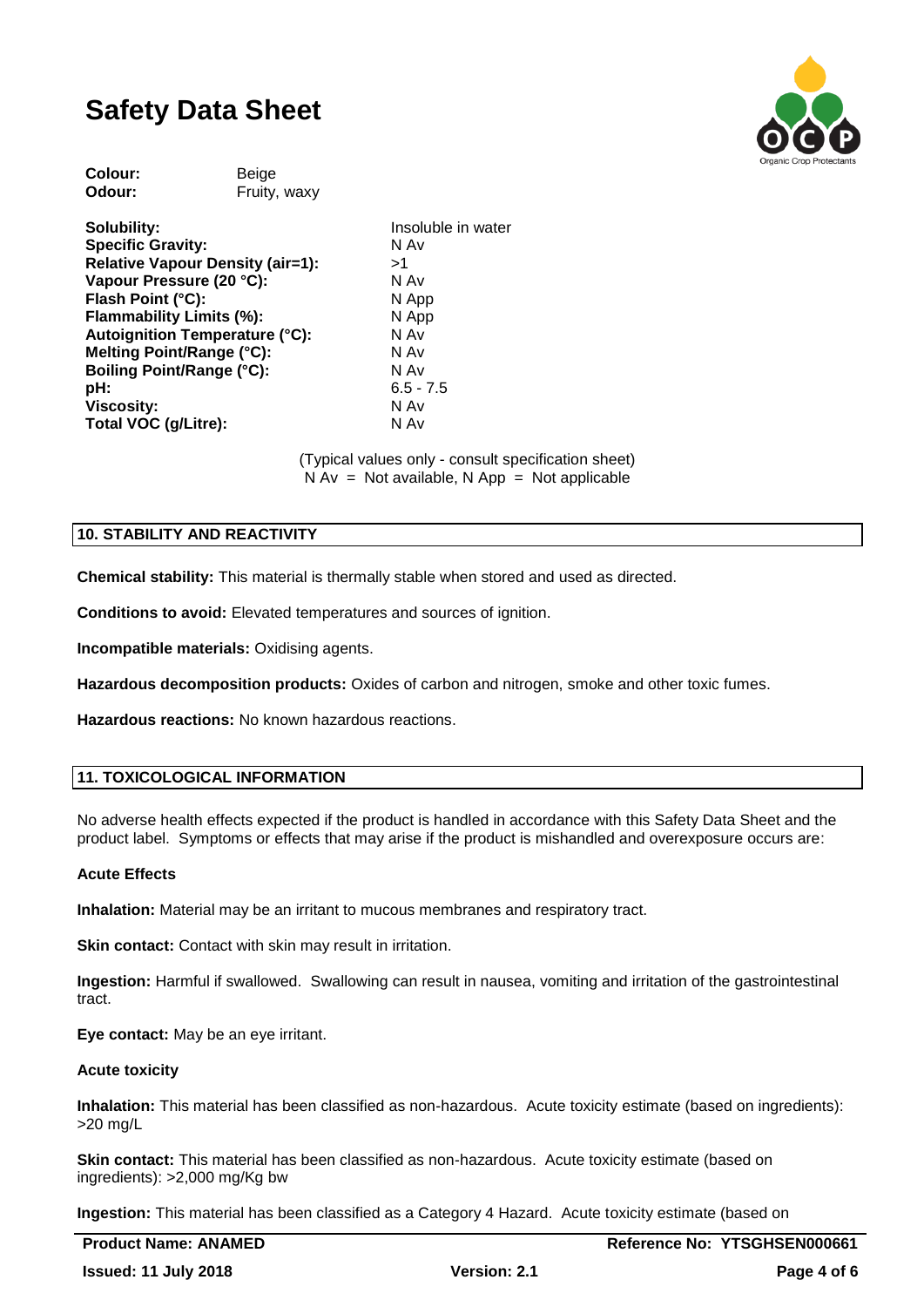

ingredients): 300 - 2,000 mg/Kg bw

**Corrosion/Irritancy:** Eye: this material has been classified as not corrosive or irritating to eyes. Skin: this material has been classified as not corrosive or irritating to skin.

**Sensitisation:** Inhalation: this material has been classified as not a respiratory sensitiser. Skin: this material has been classified as not a skin sensitiser.

**Aspiration hazard:** This material has been classified as non-hazardous.

**Specific target organ toxicity (single exposure):** This material has been classified as non-hazardous.

**Chronic Toxicity**

**Mutagenicity:** This material has been classified as non-hazardous.

**Carcinogenicity:** This material has been classified as non-hazardous.

**Reproductive toxicity (including via lactation):** This material has been classified as non-hazardous.

**Specific target organ toxicity (repeat exposure):** This material has been classified as non-hazardous.

## **12. ECOLOGICAL INFORMATION**

Avoid contaminating waterways.

**Acute aquatic hazard:** This material has been classified as non-hazardous. Acute toxicity estimate (based on ingredients): >100 mg/L

**Long-term aquatic hazard:** This material has been classified as non-hazardous. Non-rapidly or rapidly degradable substance for which there are adequate chronic toxicity data available OR in the absence of chronic toxicity data, Acute toxicity estimate (based on ingredients): >100 mg/L, where the substance is not rapidly degradable and/or BCF  $<$  500 and/or log  $K_{ow}$   $<$  4.

**Ecotoxicity:** No information available.

**Persistence and degradability:** No information available.

**Bioaccumulative potential:** No information available.

**Mobility:** No information available.

#### **13. DISPOSAL CONSIDERATIONS**

Persons conducting disposal, recycling or reclamation activities should ensure that appropriate personal protection equipment is used, see "Section 8. Exposure Controls and Personal Protection" of this SDS.

If possible material and its container should be recycled. If material or container cannot be recycled, dispose in accordance with local, regional, national and international Regulations.

## **14. TRANSPORT INFORMATION**

#### **ROAD AND RAIL TRANSPORT**

Not classified as Dangerous Goods by the criteria of the "Australian Code for the Transport of Dangerous Goods